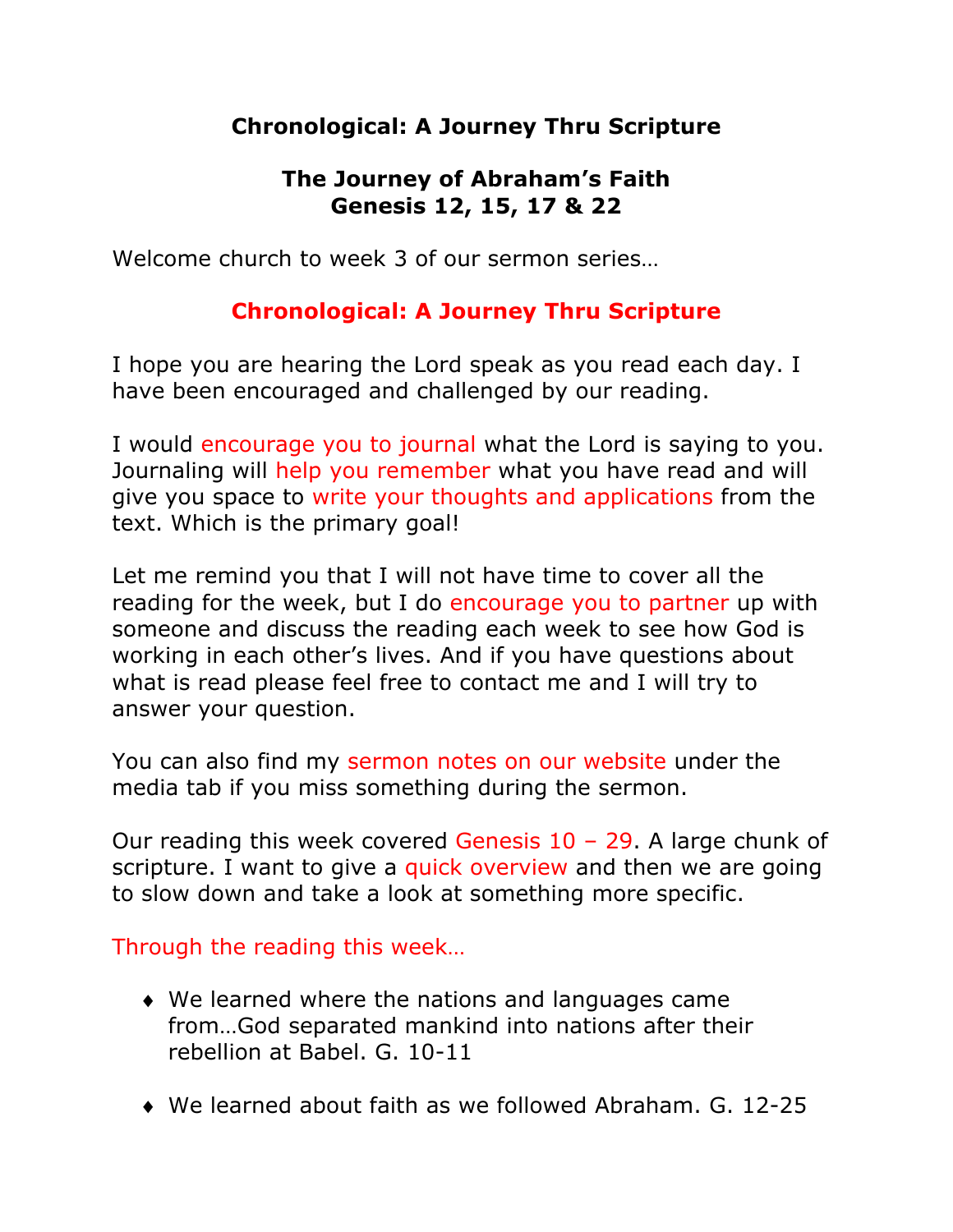- $\bullet$  We learned that tithing existed way before the law was given. G. 14
- $\bullet$  We learned about the influence a wicked society can have on a family as Lot's family fell apart. G 18-19
- $\bullet$  We learned that we should care for and have compassion on those who fall under God's condemnation…Abraham pleaded with God on the behalf of Sodom and Gomorrah. G. 18
- $\bullet$  We learned how the sins of the father can impact the proceeding generations…Abraham was a liar and so was his son Isaac. G. 12, 20 & 26
- ◆ We saw that "*what you sow you reap"*. Jacob deceived his father Isaac and later was deceived by Laban. G. 29

And they say the bible is boring…they just never read it! Makes me glad God isn't still writing because He certainly did not hide the flaws of His people.

Today I want us to look at…

## **The Journey of Abraham's Faith**

Before we do here is one more observation from our reading…chapter 12 is a major division in Genesis. We move from all the peoples of the earth to one man, Abraham. We move from nations to one nation, the Hebrew nation.

Abraham is the father of the Jewish nation. He was chosen by God and responds in faith…and I want us to look at his faith this morning to see what we learn about faith.

I want you to see his…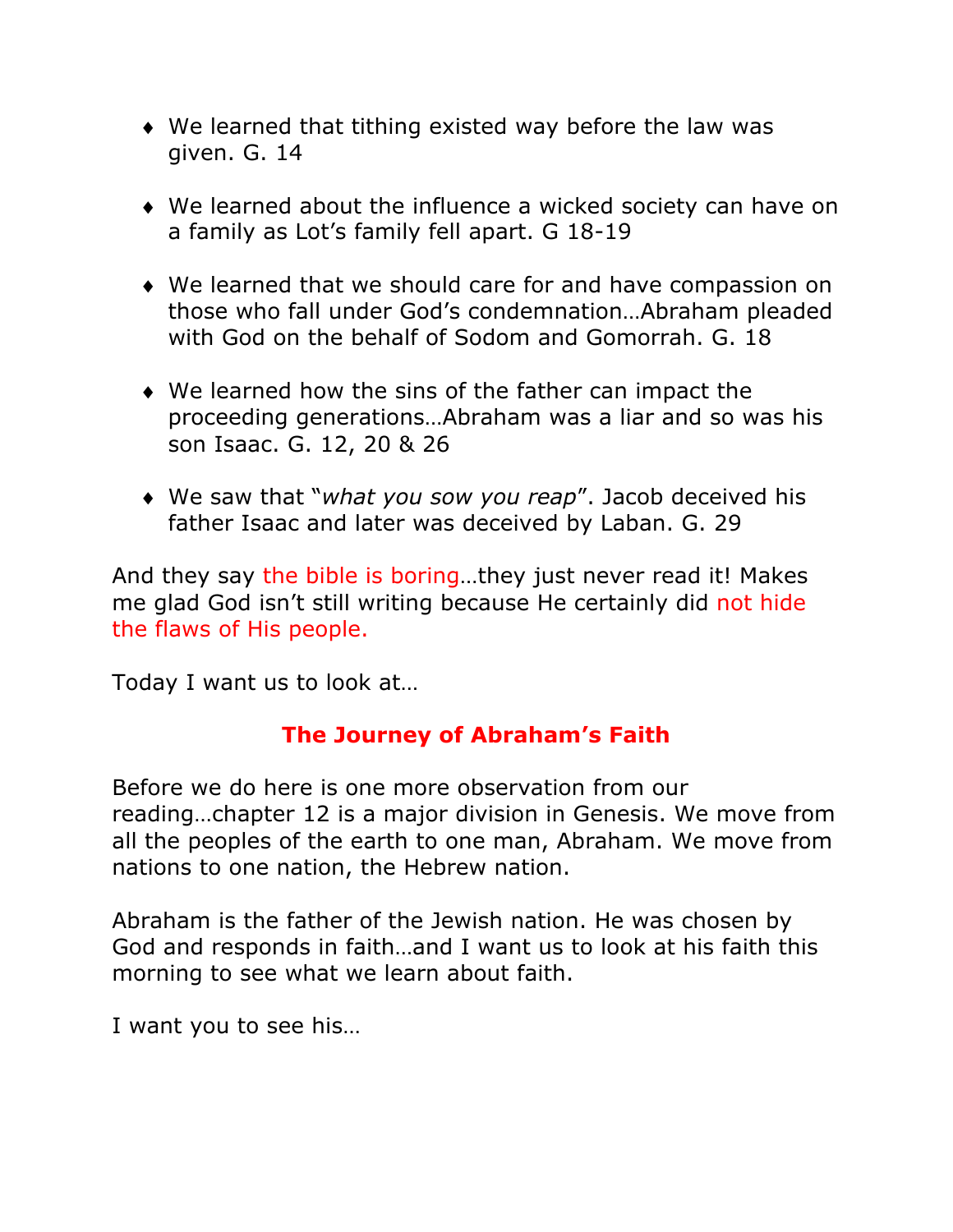# **1. Obedient Faith**

*Genesis 12:1–4 (NKJV) — 1 Now the Lord had said to Abram: "Get out of your country, from your family and from your father's house, to a land that I will show you. 2 I will make you a great nation; I will bless you and make your name great; And you shall be a blessing. 3 I will bless those who bless you, And I will curse him who curses you; And in you all the families of the earth shall be blessed." 4 So Abram departed as the Lord had spoken to him, and Lot went with him. And Abram was seventy-five years old when he departed from Haran.*

Abram is living in Haran where he settled with his father Terah. After some time, his father dies, and God the Father reveals Himself to Abram.

His response to God would require faith. He was called to leave all that was familiar to him – family, land, home – to a place he knew nothing about.

All he had was God's promises…

- $\Rightarrow$  I will show you a land
- $\Rightarrow$  I will make you a great nation (no children yet)
- $\Rightarrow$  I will make your name great
- $\Rightarrow$  You shall be a blessing
	- o Bless those who bless you
	- o Curse those who curse you
	- o All families of the earth shall be blessed

Abram responds with obedient faith. He packs up and moves out.

*Hebrews 11:8 (NKJV) — 8 By faith Abraham obeyed when he was called to go out to the place which he would receive as an inheritance. And he went out, not knowing where he was going.*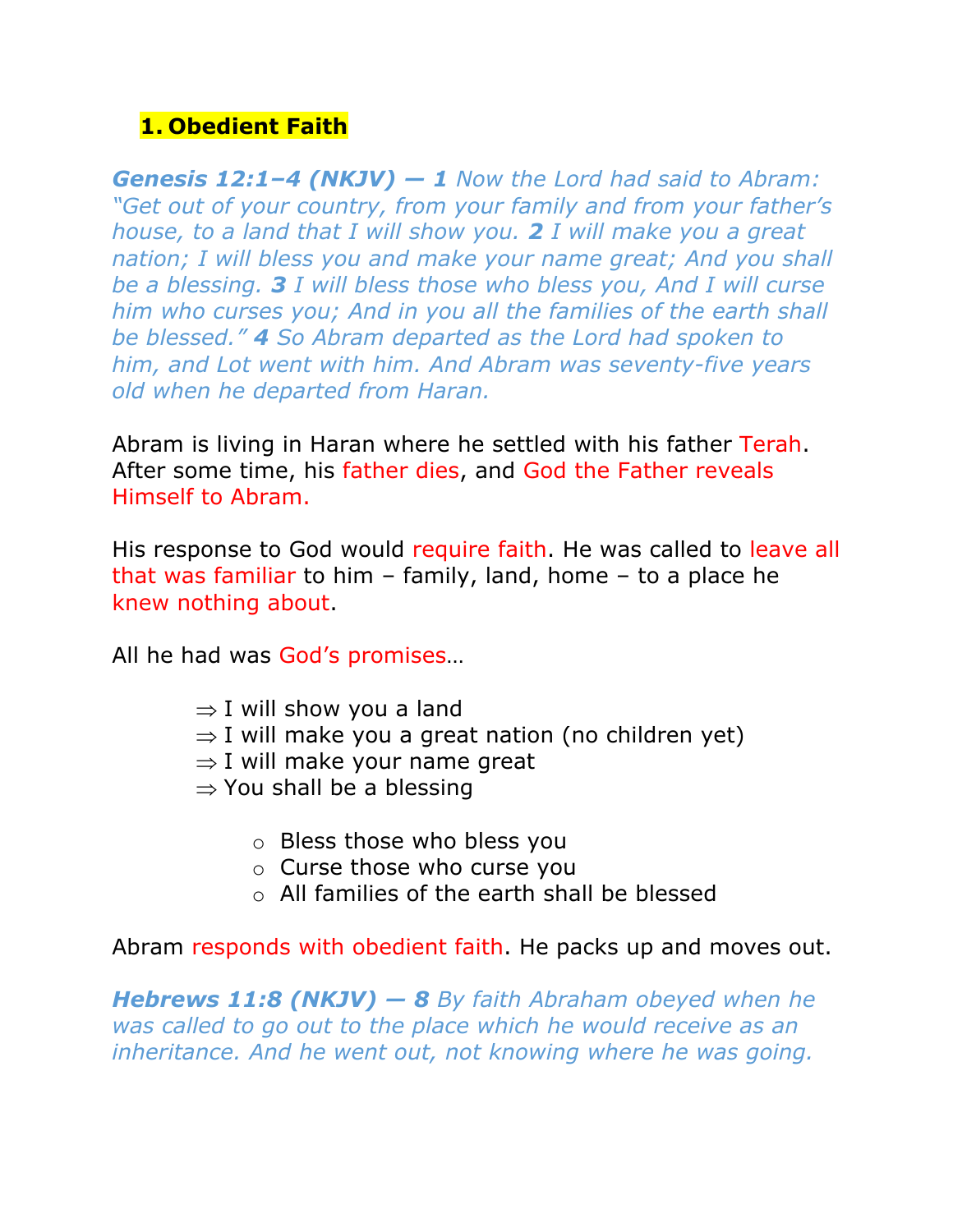Look back at verse 3 and here what the Father said…"*in you all the families of the earth will be blessed.*"

What a great promise…this is a reference to the blessing of salvation through Jesus Christ our Lord. Here we have God's plan that included the whole world – Jews and Gentiles.

The Apostle Paul says…

*Galatians 3:8 (NKJV) — 8 And the Scripture, foreseeing that God would justify the Gentiles by faith, preached the gospel to Abraham beforehand, saying, "In you all the nations shall be blessed."*

I am thankful for Abram's obedient but not let's look at his…

### **2. Saving Faith**

One of my favorite verses in the bible is…

*Genesis 15:1 (NKJV) — 1 After these things the word of the Lord came to Abram in a vision, saying, "Do not be afraid, Abram. I am your shield, your exceedingly great reward."*

I am reminded that the Father Himself is my protector and reward! What else do we really need?

Abram is fine with rewards but who is he going to pass them along to, he doesn't have any children. His concern was that all he had was already going to be left to his slave, Eliezer.

God response in grace. He promises Abram a child and then takes him outside and gives him an astrology lesson. Count the stars if you can…"*so shall you descendants be*."

Now look at Abram's response…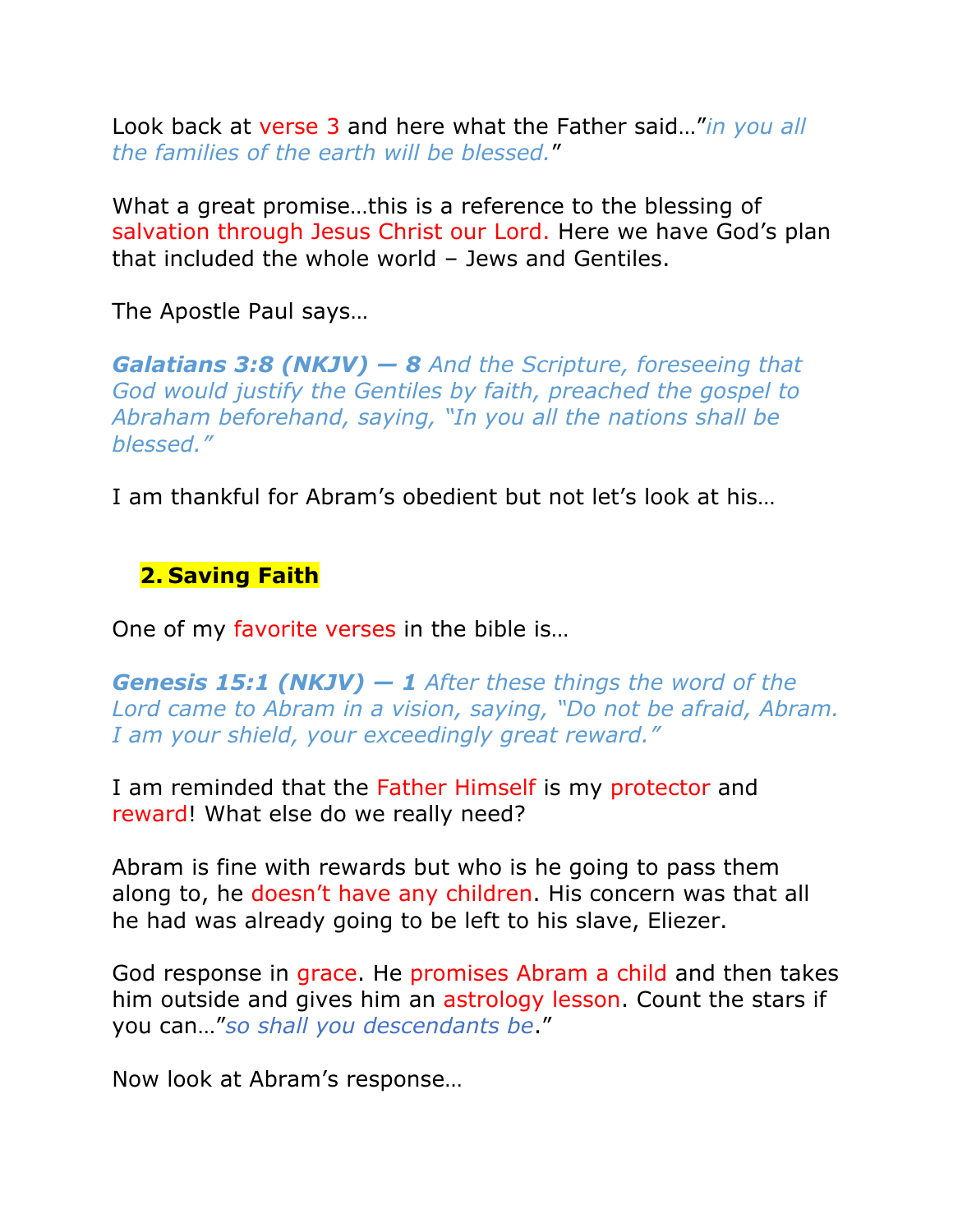### *Genesis 15:6 (NKJV) — 6 And he believed in the Lord, and He accounted it to him for righteousness.*

Abram believed…he expressed saving faith. Paul would use this passage in Romans 4 to makes his argument that salvation is by "grace through faith alone." Here it is…

*Romans 4:16–25 (NKJV) — 16 Therefore it is of faith that it might be according to grace, so that the promise might be sure to all the seed, not only to those who are of the law, but also to those who are of the faith of Abraham, who is the father of us all 17 (as it is written, "I have made you a father of many nations") in the presence of Him whom he believed—God, who gives life to the dead and calls those things which do not exist as though they did; 18 who, contrary to hope, in hope believed, so that he became the father of many nations, according to what was spoken, "So shall your descendants be." 19 And not being weak in faith, he did not consider his own body, already dead (since he was about a hundred years old), and the deadness of Sarah's womb. 20 He did not waver at the promise of God through unbelief, but was strengthened in faith, giving glory to God, 21 and being fully convinced that what He had promised He was also able to perform. 22 And therefore "it was accounted to him for righteousness." 23 Now it was not written for his sake alone that it was imputed to him, 24 but also for us. It shall be imputed to us who believe in Him who raised up Jesus our Lord from the dead, 25 who was delivered up because of our offenses, and was raised because of our justification.*

Salvation is not of works but faith! But now let's see…

## **3. Struggling Faith**

Have you ever struggled in your faith? Has there ever been a time when doubt creeped in? Abraham was no different.

God had promised him offspring and as we just read in Romans 4, he knew God would come through. But he still struggled.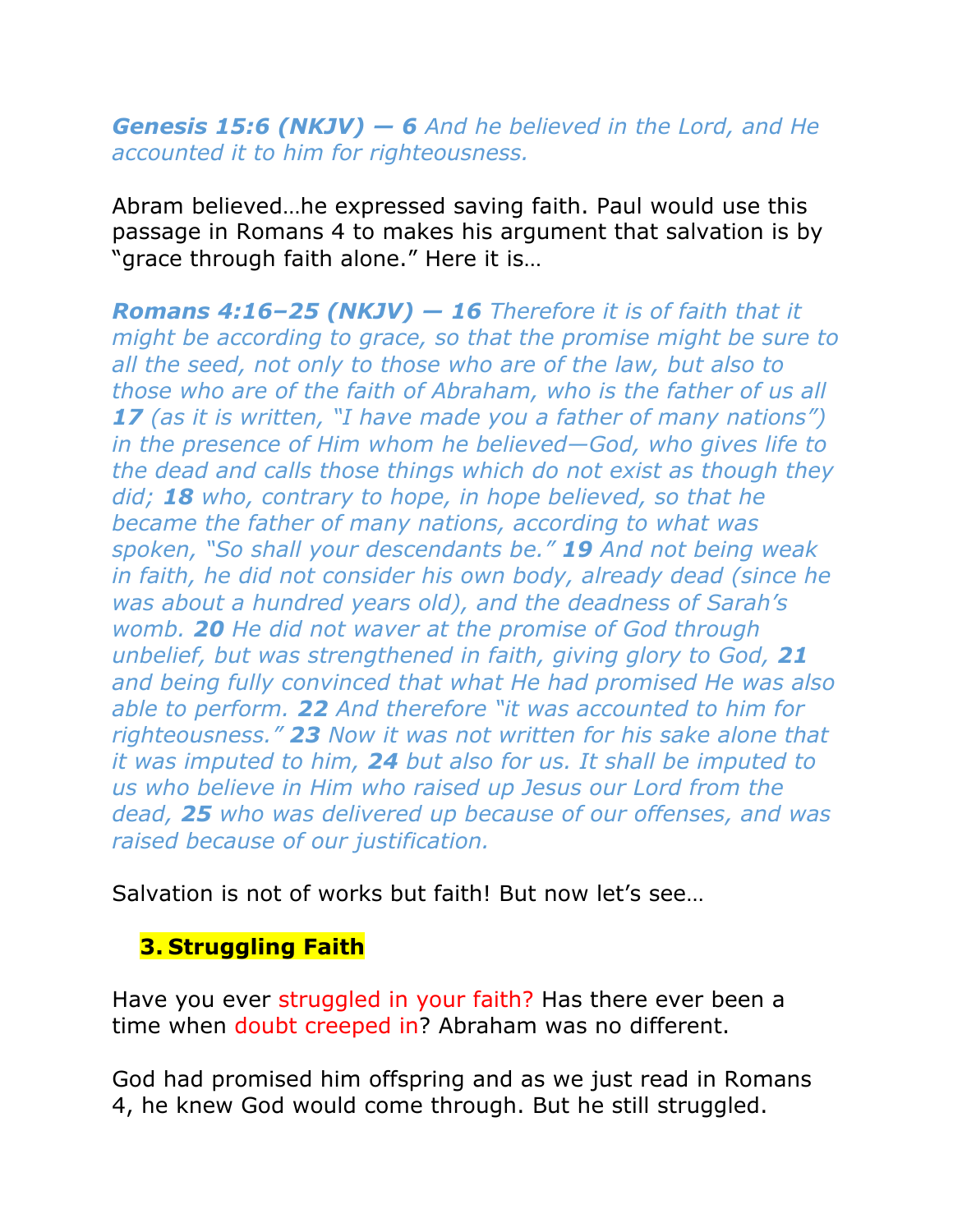We have already seen him take matters into his own hands by having a son with Hagar. But that wasn't God's plan. Look at…

*Genesis 17:15–19 (NKJV) — 15 Then God said to Abraham, "As for Sarai your wife, you shall not call her name Sarai, but Sarah shall be her name. 16 And I will bless her and also give you a son by her; then I will bless her, and she shall be a mother of nations; kings of peoples shall be from her." 17 Then Abraham fell on his face and laughed, and said in his heart, "Shall a child be born to a man who is one hundred years old? And shall Sarah, who is ninety years old, bear a child?" 18 And Abraham said to God, "Oh, that Ishmael might live before You!" 19 Then God said: "No, Sarah your wife shall bear you a son, and you shall call his name Isaac; I will establish My covenant with him for an everlasting covenant, and with his descendants after him.*

See his struggle…his wife is old; he is old how can this be? Besides he already has a son, why not let him be the heir of promise?

Because that wasn't God's plan!

Just because he struggled…just because you struggle doesn't mean you lost your faith. As a matter of fact, I like what John **MacArthur reminds us…**

*"Sincere struggling with spiritual problems comes from strong, godly faith. Such faith refuses to doubt and trusts in God's promises, even when no way of fulfillment is humanly imaginable."1*

We have seen Abraham's Obedient Faith, His Saving Faith, His Struggling Faith now let's see His…

<sup>1</sup> MacArthur, J. F., Jr. (1991). *Romans* (Vol. 1, p. 265). Chicago: Moody Press.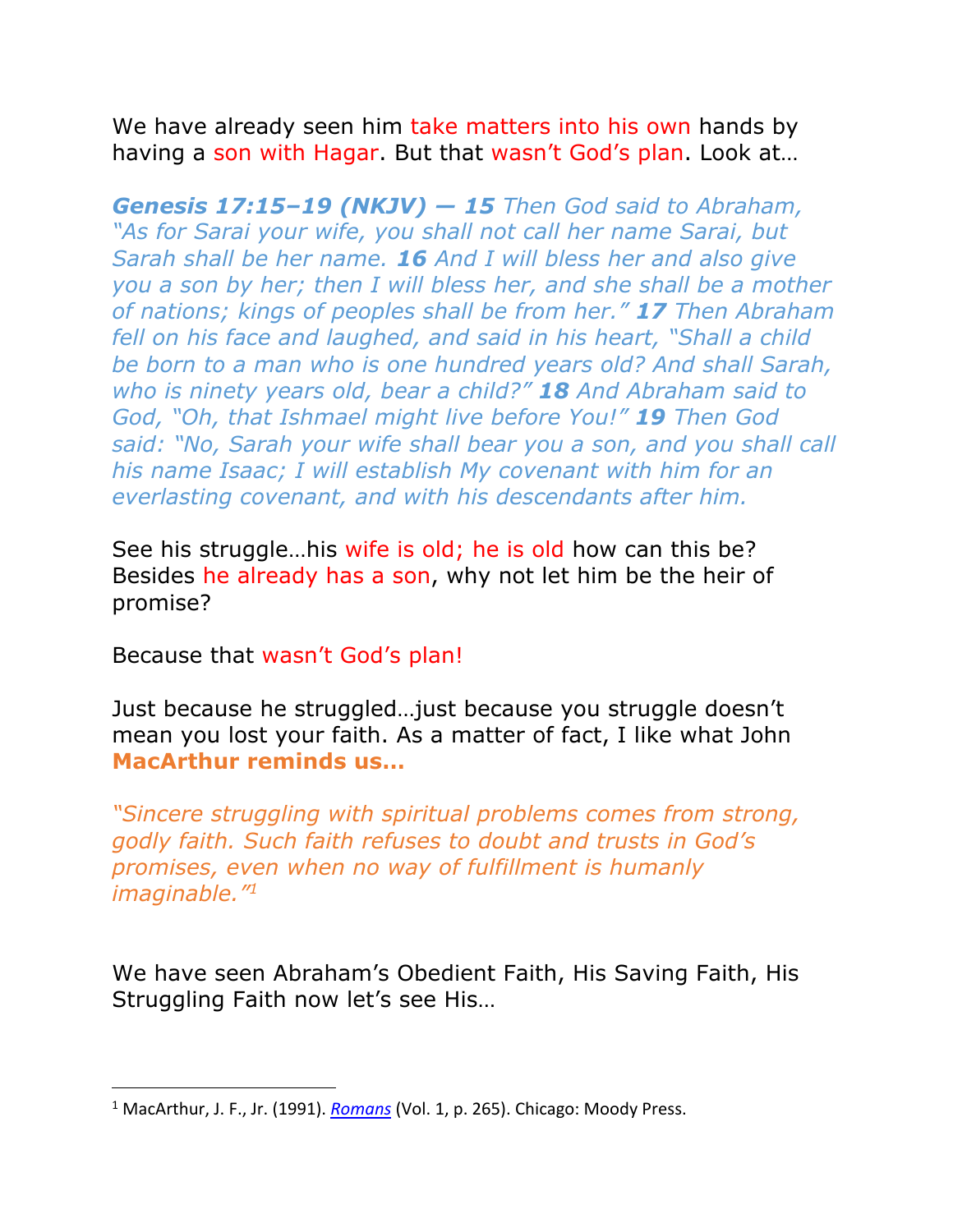# **4. Tested Faith**

God will never lead us into temptation and sin, but He will at times test our faith.

Abraham has waited 25 years for God to fulfill His promise in the birth of Isaac. He was overjoyed and loved his boy. But then God asked him to do something unimaginable…sacrifice him to God.

Genesis 22 gives us the account. Abraham response in obedience. He takes his son to the mountain God shows him to offer Isaac up as a sacrifice.

And we would have went through the plan if God had not stopped him. How you say…his faith!

*Genesis 22:12 (NKJV) — 12 And He said, "Do not lay your hand on the lad, or do anything to him; for now, I know that you fear God, since you have not withheld your son, your only son, from Me."*

Abraham passed the test! His faith was tested, and he passed with flying colors. We learn more from…

*Hebrews 11:17–19 (NKJV) — 17 By faith Abraham, when he was tested, offered up Isaac, and he who had received the promises offered up his only begotten son, 18 of whom it was said, "In Isaac your seed shall be called," 19 concluding that God was able to raise him up, even from the dead, from which he also received him in a figurative sense.*

He knew God was able!

And we too will be tested that our faith will be strengthened…